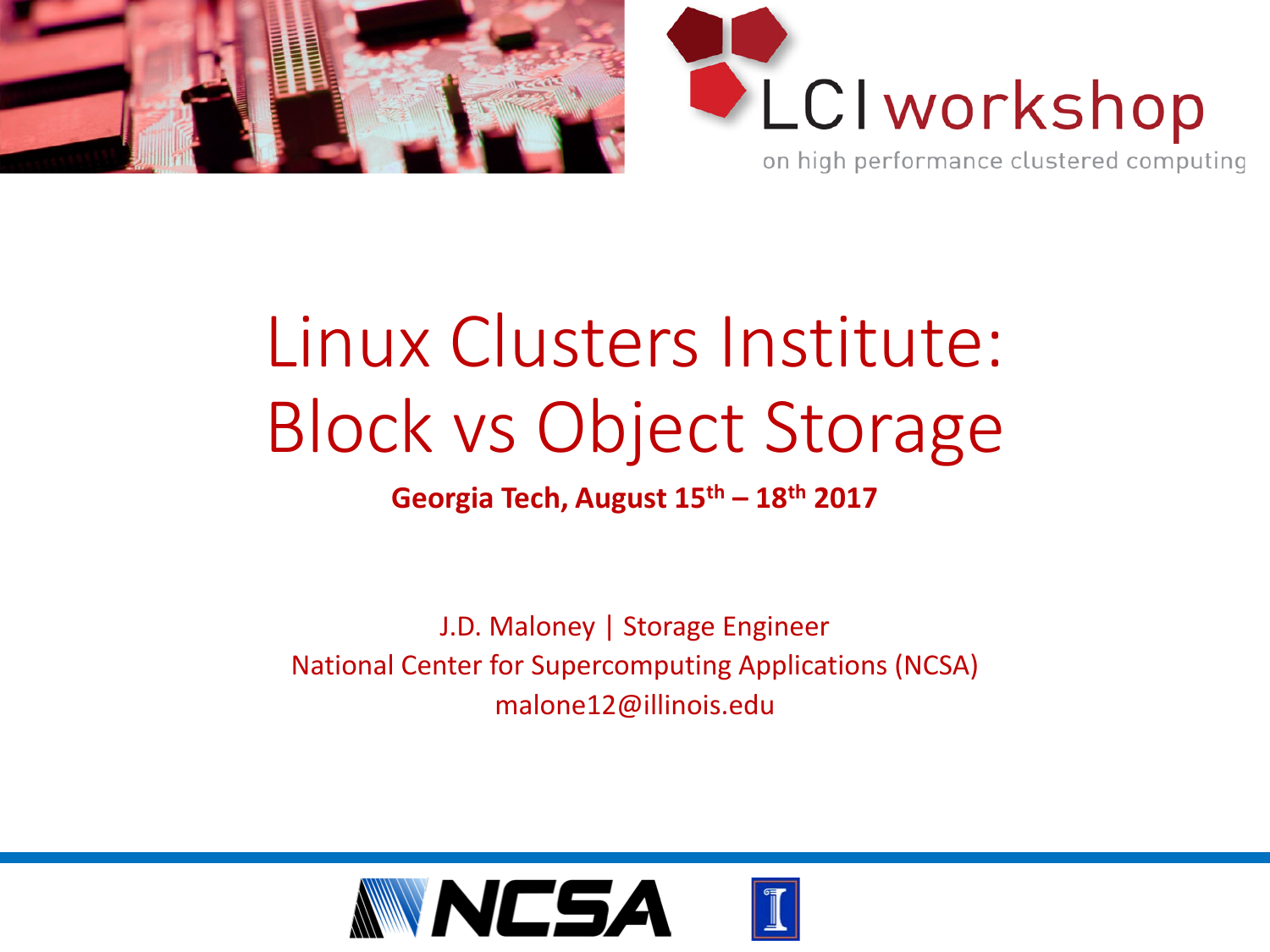

# What Are We Trying To Solve

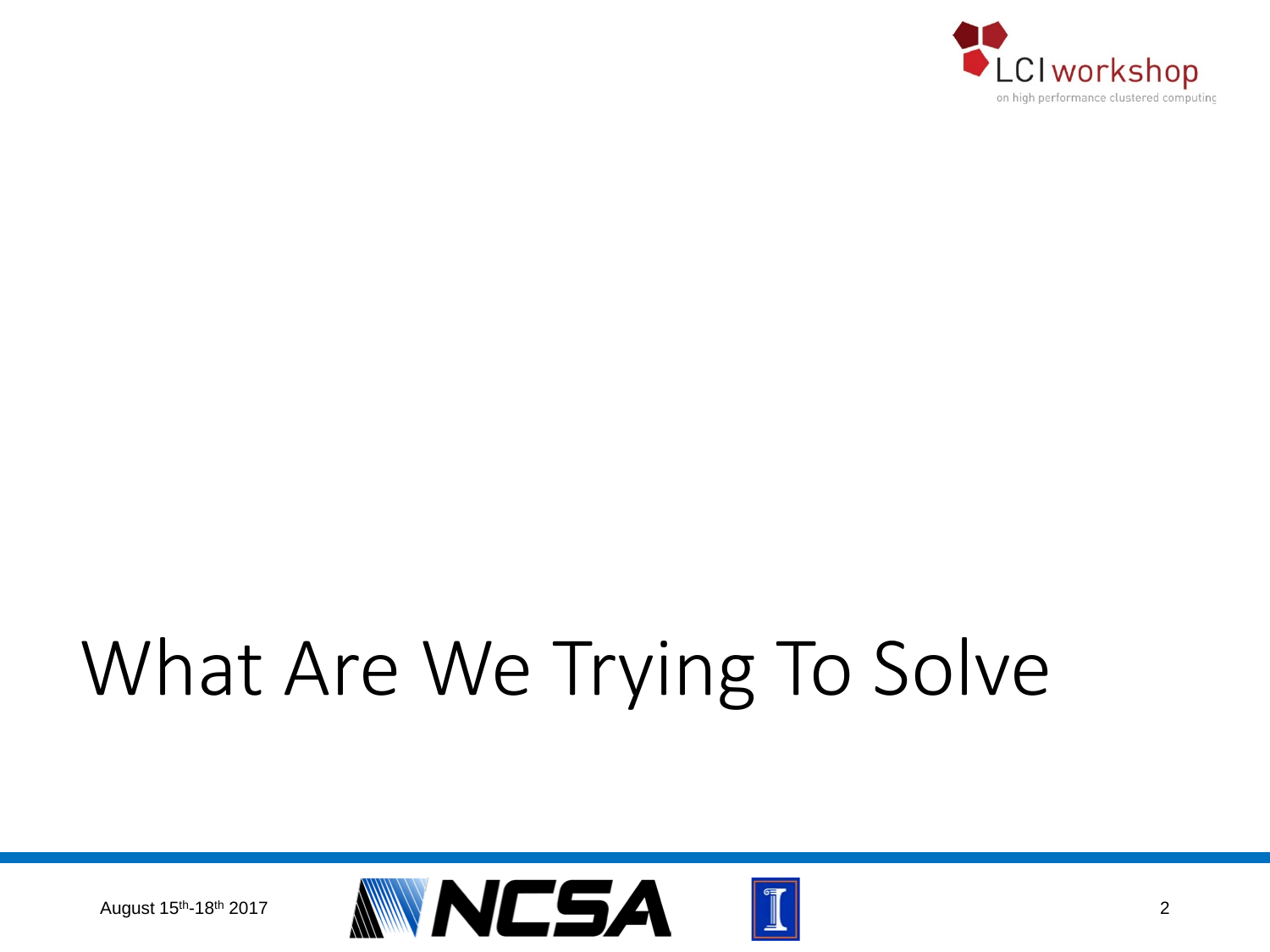

## Data Growth

Exabytes (billions of GB) Structured Data **Unstructured Data** 

The Cambrian Explosion...of Data

Image Credit: http://www.eetimes.com





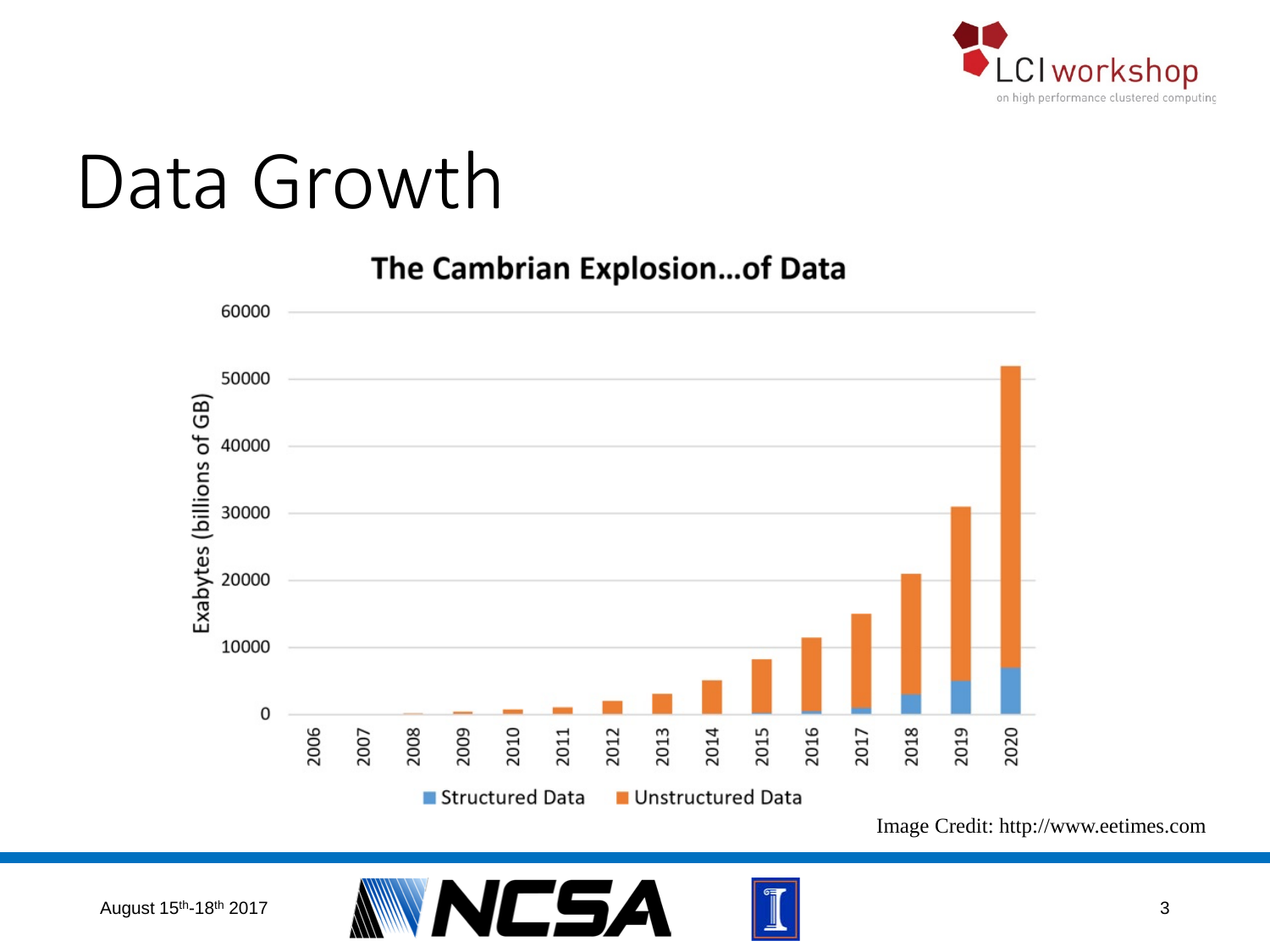

# Structured Data

- Vast majority of data does not fall in this category
- Data that lives in a format that can be parsed or queried
	- Relational Databases
	- Sensor metric data
	- Tables and spreadsheets
- Machines can understand it, and analyze it
- More understandable to people as data can be coalesced into meaning that helps make decisions
	- This data easily turned into charts or tables
	- What is put in research findings to represent the output of the work

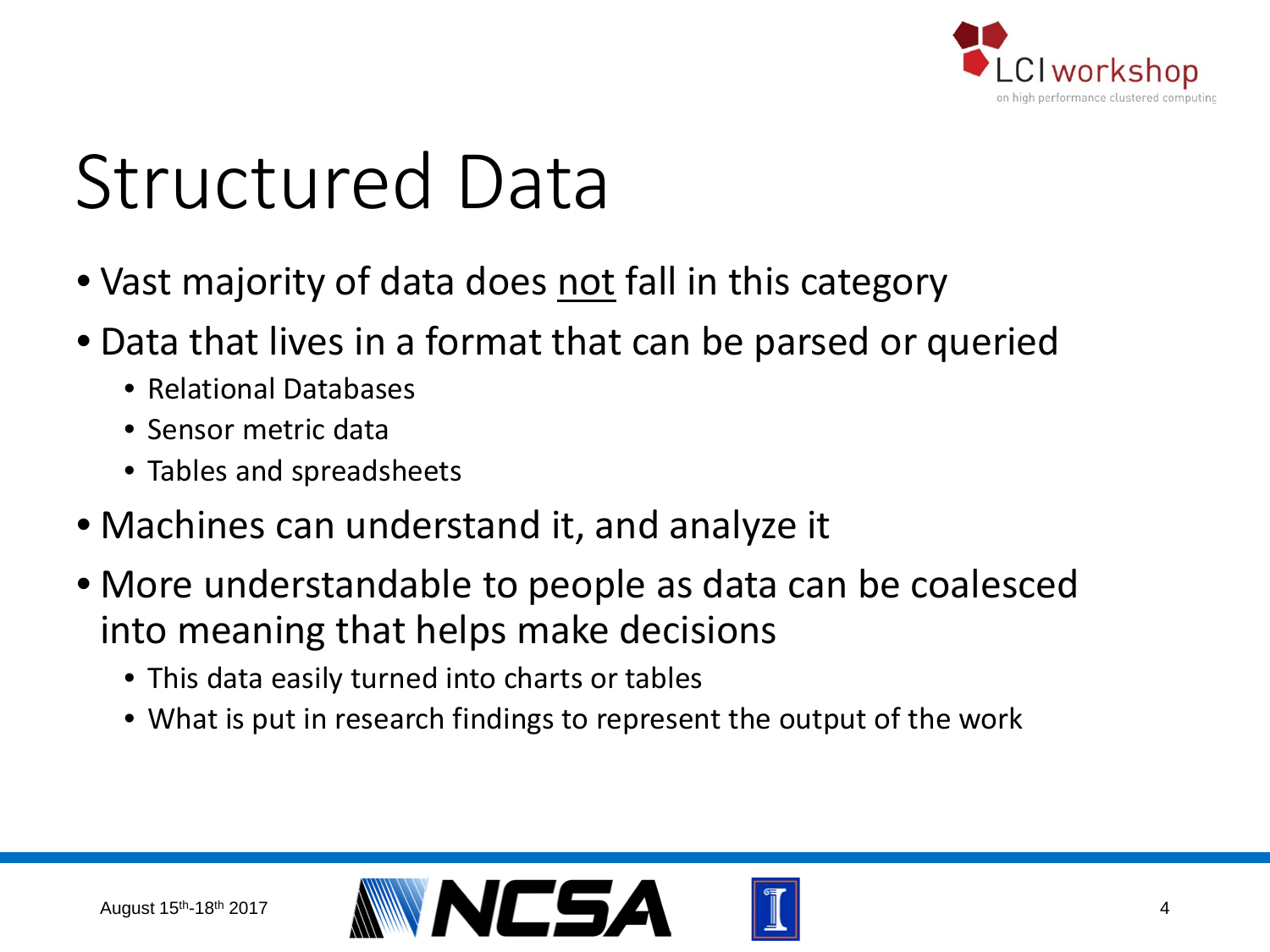

## Unstructured Data

- Vast majority of data does fall in this category
- Data that can't be queried easily to get out relevant on needed information
- Big examples
	- Images
	- Video
	- Text Files
	- Sound files
- Can come out of things with image sensors, microphones, or other data capture instruments
- Emails, social media posts, human generated text

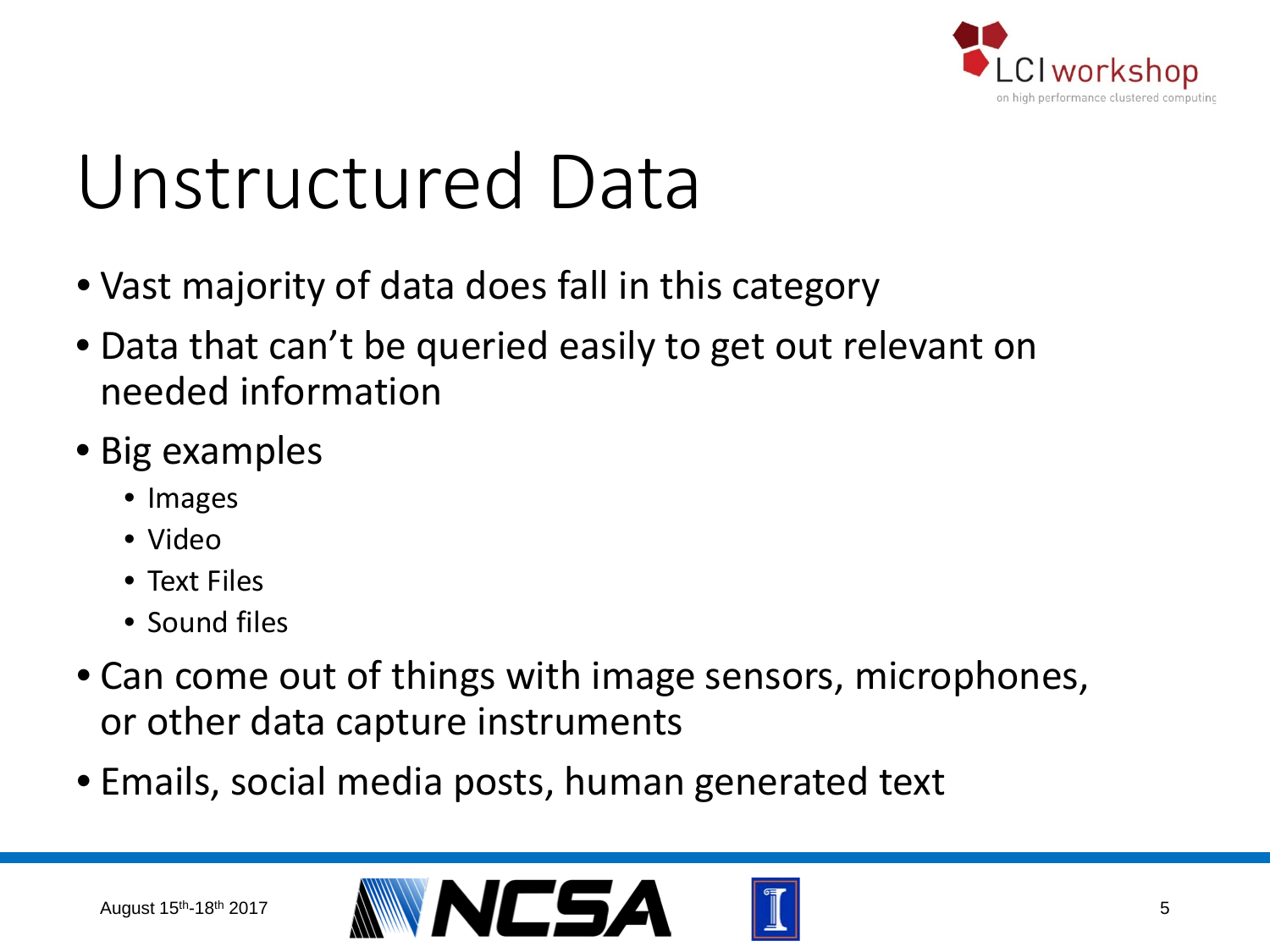

# Research Data Growth

- How does this resonate with the data that we deal with in HPC?
	- Unstructured data sounds a lot like the data scientists gather to process on our machines
- Almost all areas of science dive into these types of datasets when doing their work
	- Studying human interaction/trends via social media
	- Imaging the galaxy or things on the earth
	- It's a by-product of us capturing the world around us



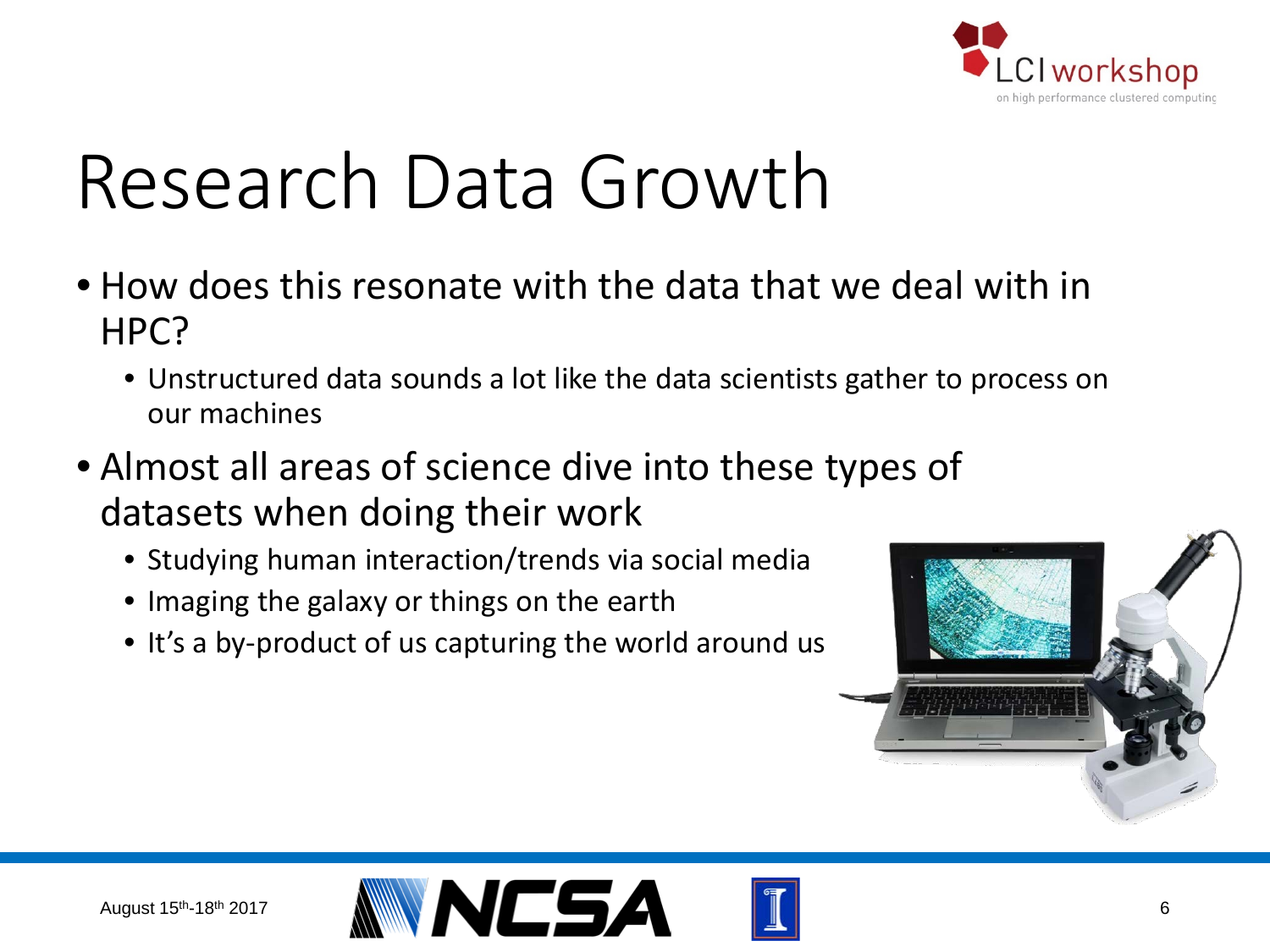

# Research Data Growth

- How have handled this data in the past?
	- Throwing data into directories of course
	- Organize by date/sensor/location etc.
	- File trees are easy for people to see and navigate to find things
- What's going on now?
	- Datasets are getting bigger (more quantity, more size)
	- Resolution increases have led to rapidly growing file sizes
	- Lower cost of data gathering tools leads to vast increase in data
- Why did the user just try and create directory with 25 million files?
	- How this can manifest itself on in computing workloads

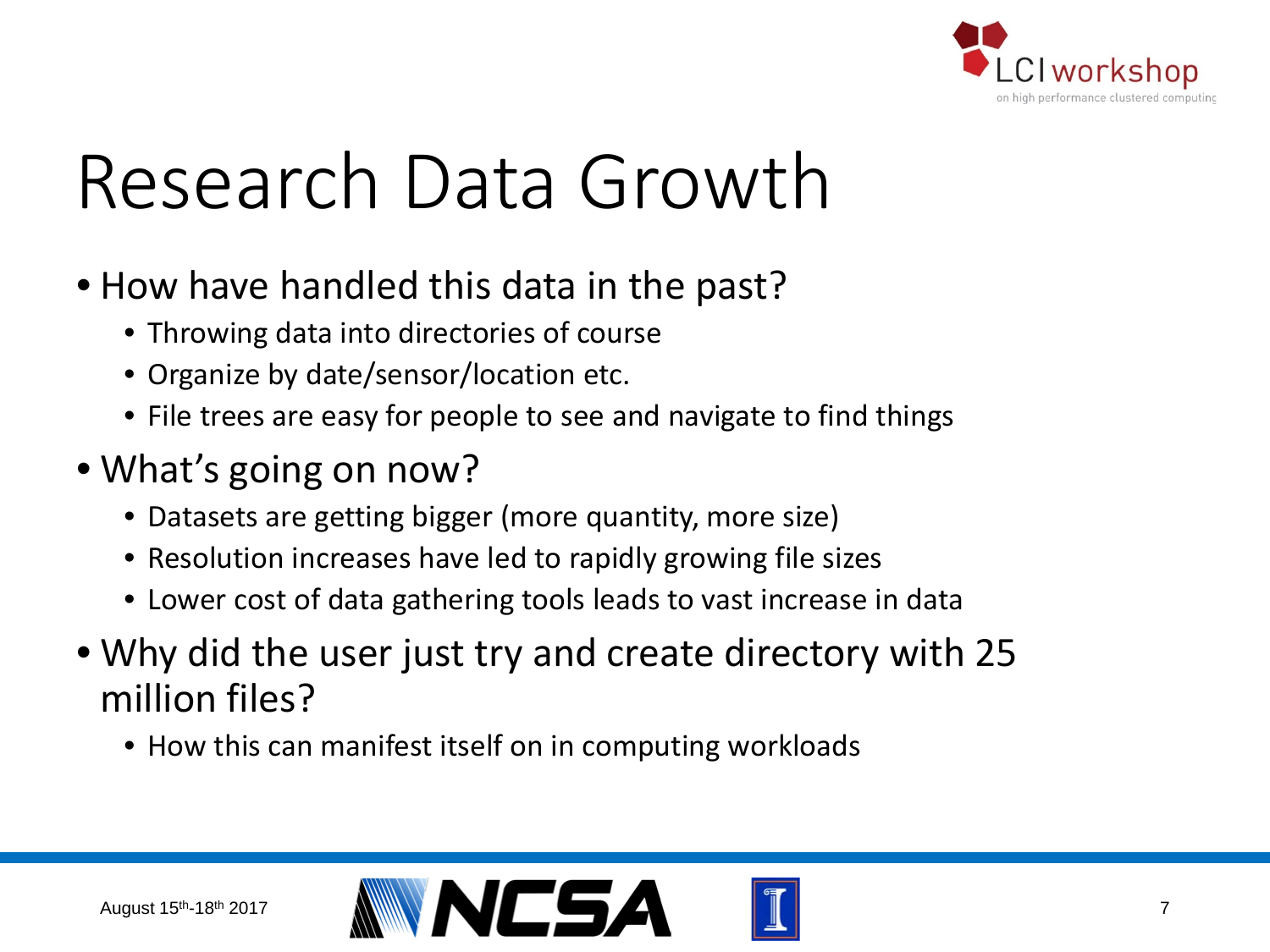

# Object Storage

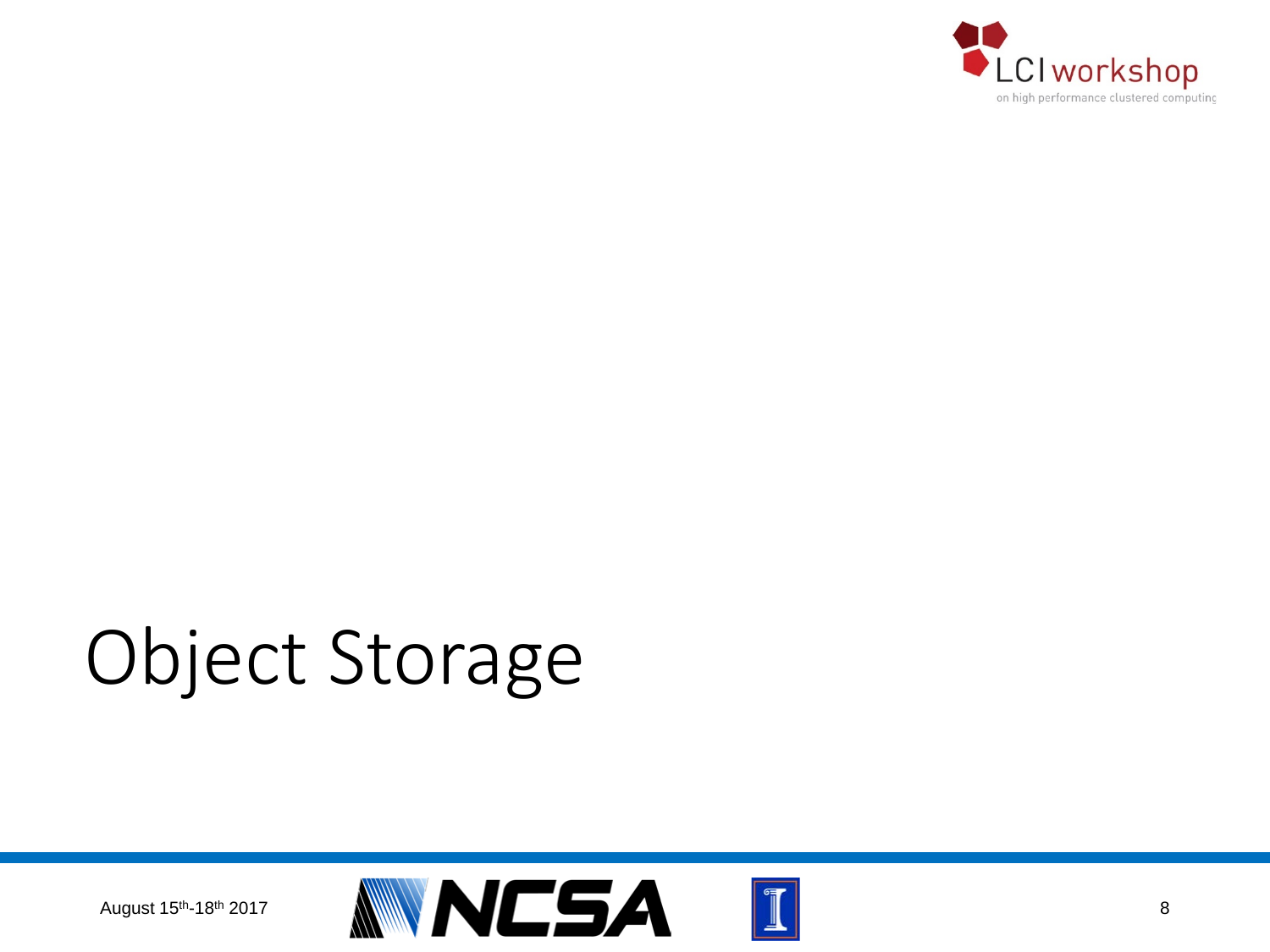

## What It Is

- What we'd call files now -- now called objects, dropped into a bucket
- Just like you pour grains of sand into a bucket, that's how objects are treated in object storage systems
- A great way to store unstructured data at large scales
- Much more flexible answer than POSIX file based solutions that are commonly deployed today





Image Credit: http://ubuntu.com

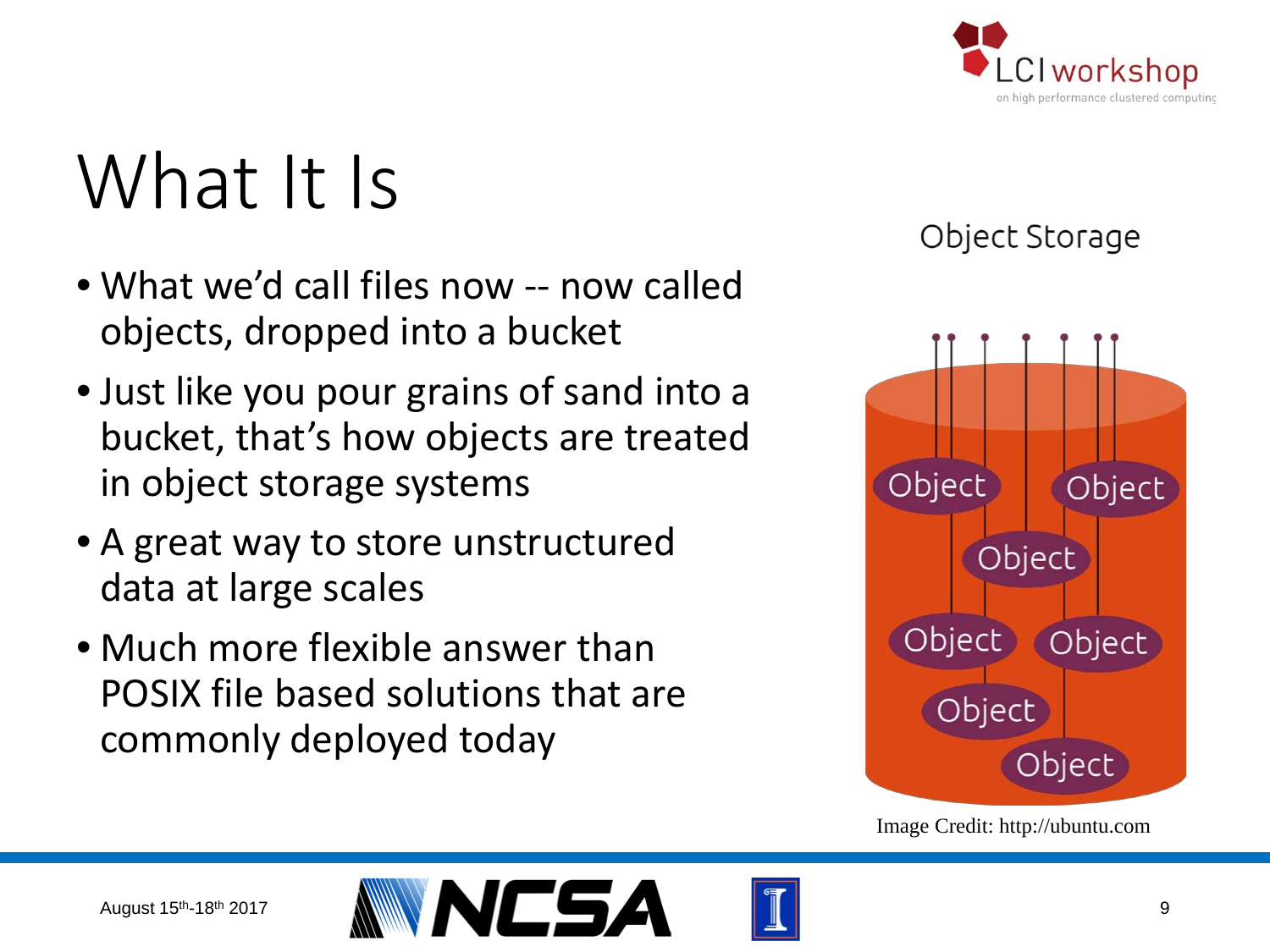

- Each object is given a unique ID that can be used to retrieve the object from the system when it is needed by the user or application
- Data is stored in one flat level, no concept of hierarchy between different files
- Objects have metadata and attributes about them stored along with the object
	- Metadata defined by the system
	- Attributes are user supplied
- Access is done via GETs and PUTs

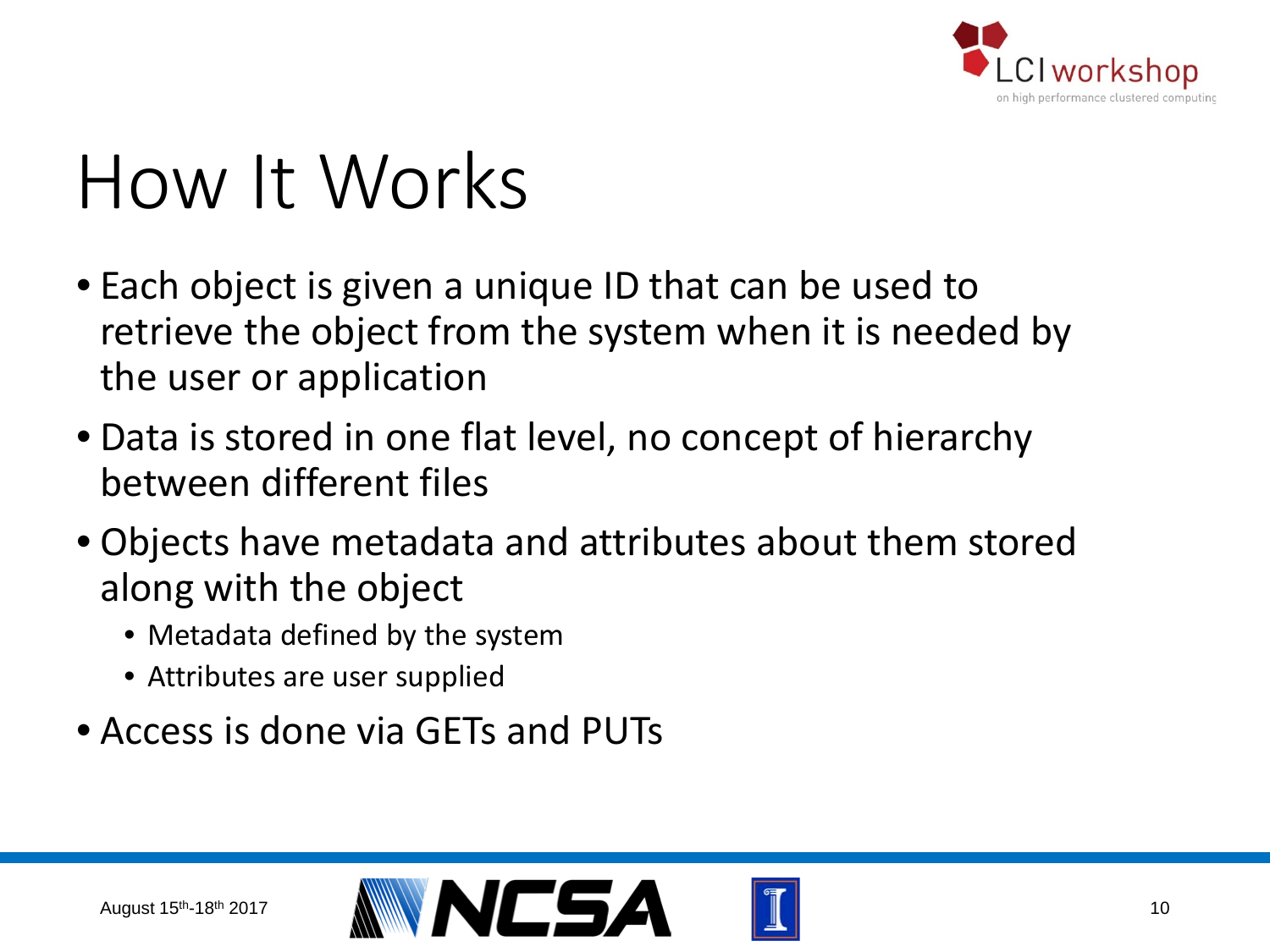



Image Credit: http://storagegaga.com



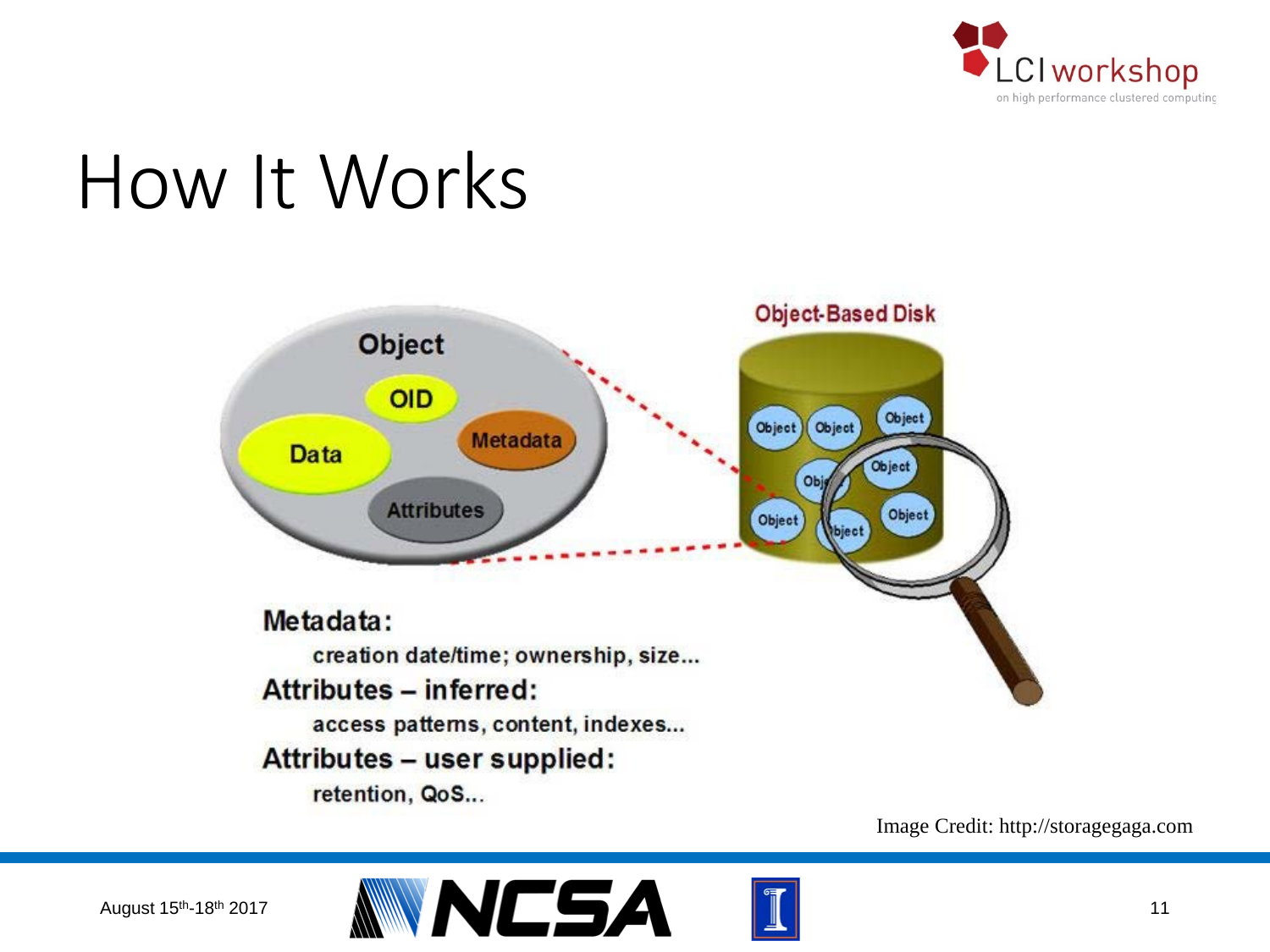

- Object storage systems can contain many different buckets for different user's data as well as different data sets
- Buckets can have quotas applied to them like normal file systems can to ensure fair use of system
- Attributes can support things like tagging that allows easier sorting and aggregating of objects

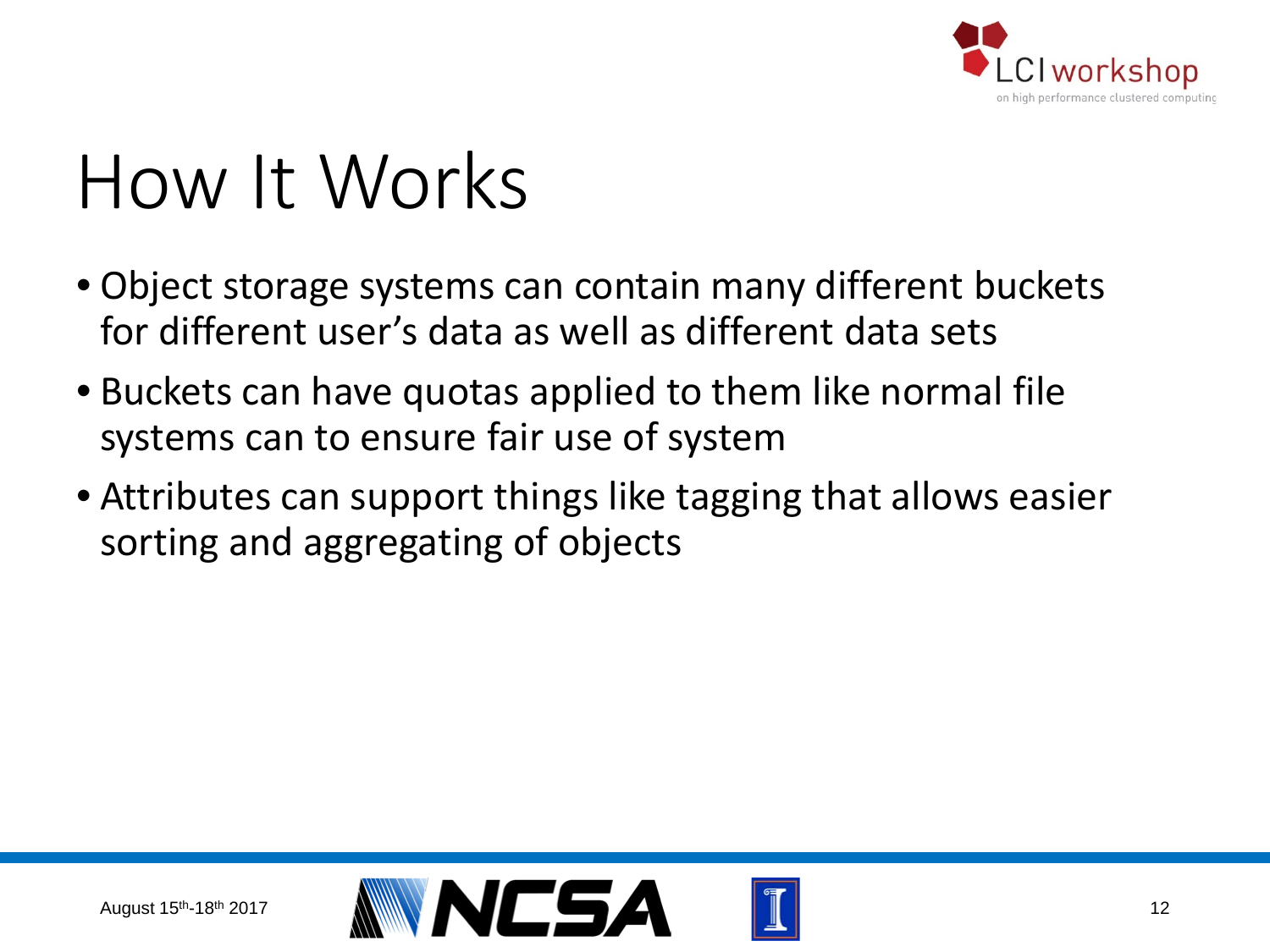

# What It Solves

- The super deep directory problem
- Managing large amounts of unstructured data easily without the burden of POSIX
	- Directory locking is no longer an issue for highly concurrent file access to data in the same dataset
	- The CRUSH map in Ceph and the rings in Swift reduce metadata bottleneck seen on traditional file systems

#### • Ease of portability between different systems

- Absolute file paths are no longer important
- Object ID's hold the key to everything and don't change once the object is put into the system

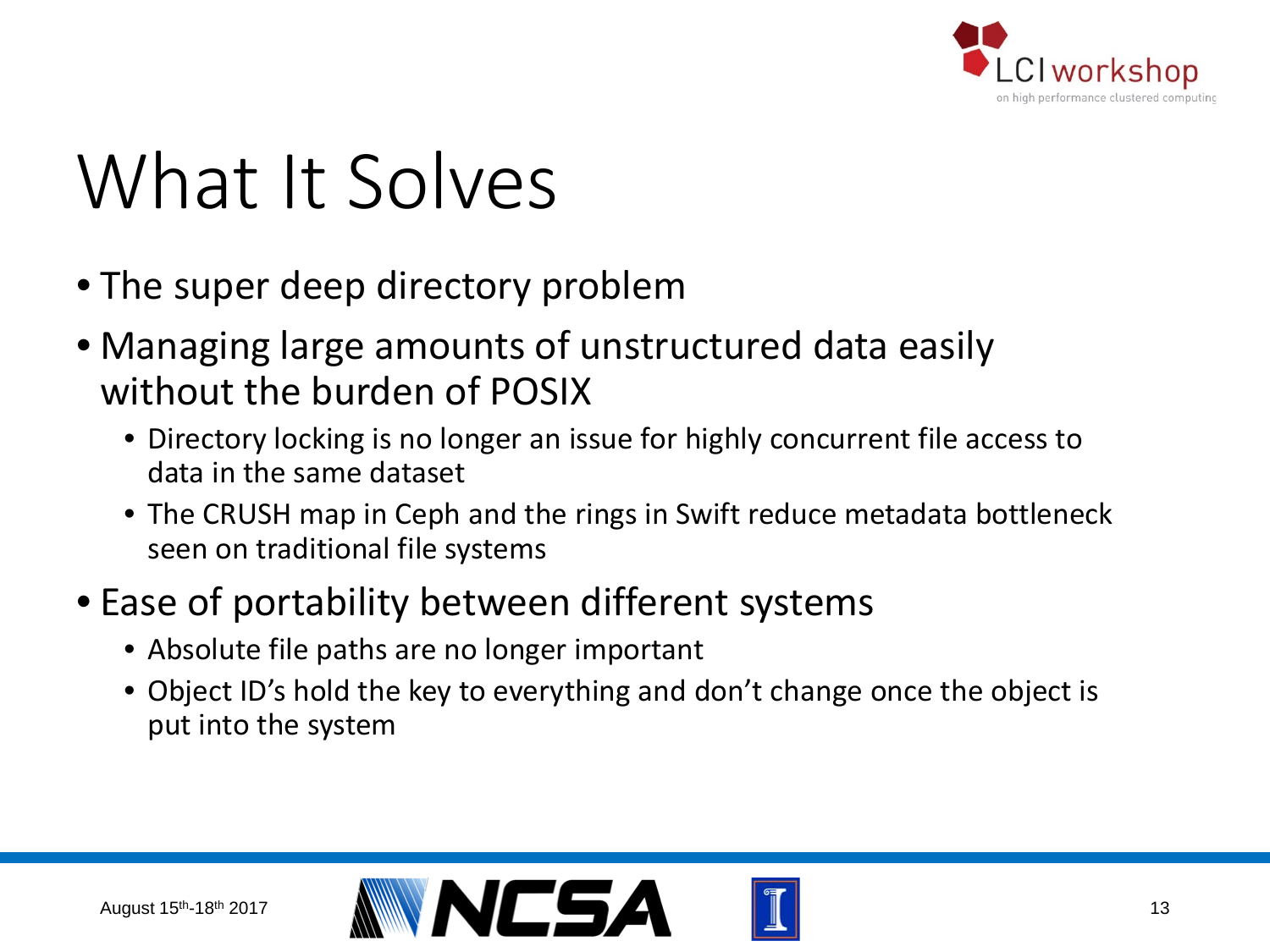

# What It Solves

- The scaling limitations we're starting to see with POSIX and the constraints it has
- Many in the industry see object based storage as key to making a successful jump to Exascale Computing
	- Large vendors are developing file systems that are object based, designed to be ready for the next wave of large machines
	- Intel has DAOS (Distributed Application Object Storage)
	- Seagate in their A200 appliance





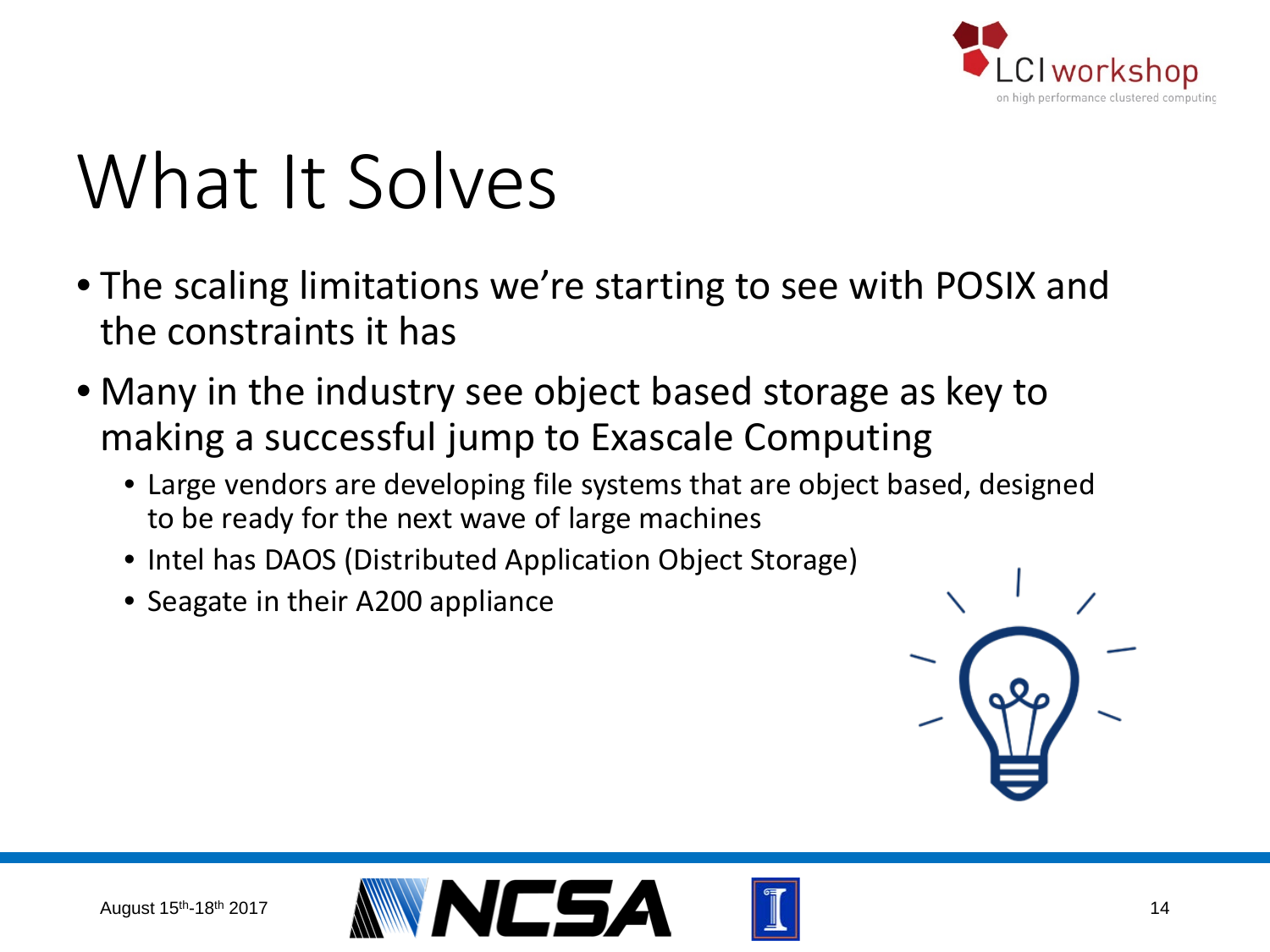

Not a perfect system, there's a reason we all still have traditional file systems

- Hard for humans to visualize and understand
	- No one wants to try and fish through a bucket with millions of objects by hand, practically impossible
	- Object IDs have no bearing on the content of the file, unlike a file name in a directory
	- Change for many years of historic use, needs to overcome the precedent that has been around
- New tools need to be developed to view and manage data
	- Lots of tools rely and file paths to retrieve data, easy to rewrite but takes the effort
	- View tools to understand the different attribute and metadata tags



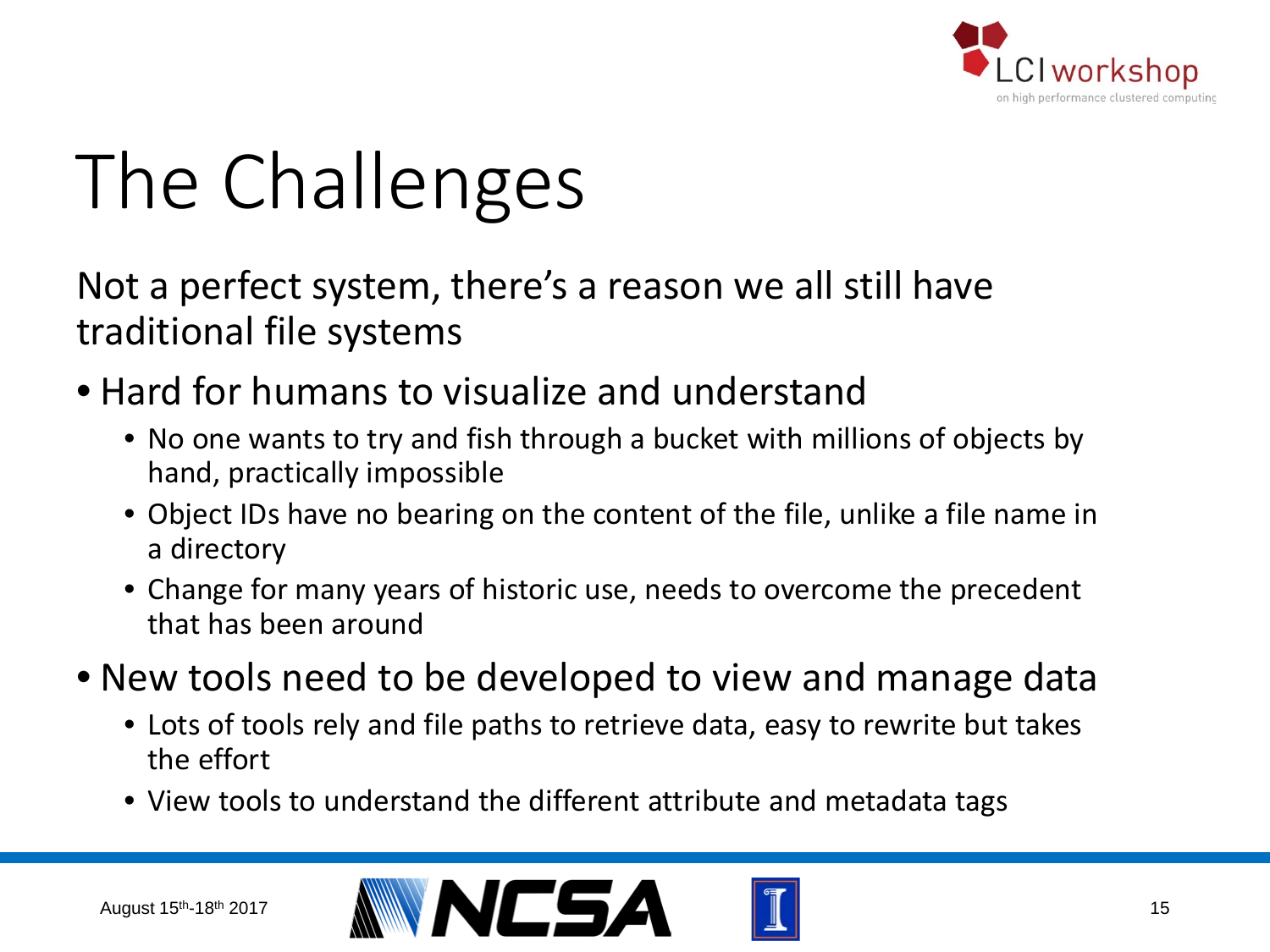

Application Support

- Biggest Challenge facing object use
- High adoption in web-like areas, and great for bulk archival of data but traditional HPC workloads are a long ways off from native use
- Adopting legacy code to handle new file access is not always and easy task and requires programmer time and money to fund it
- Characteristics of object storage don't provide the same performance that traditional file systems do

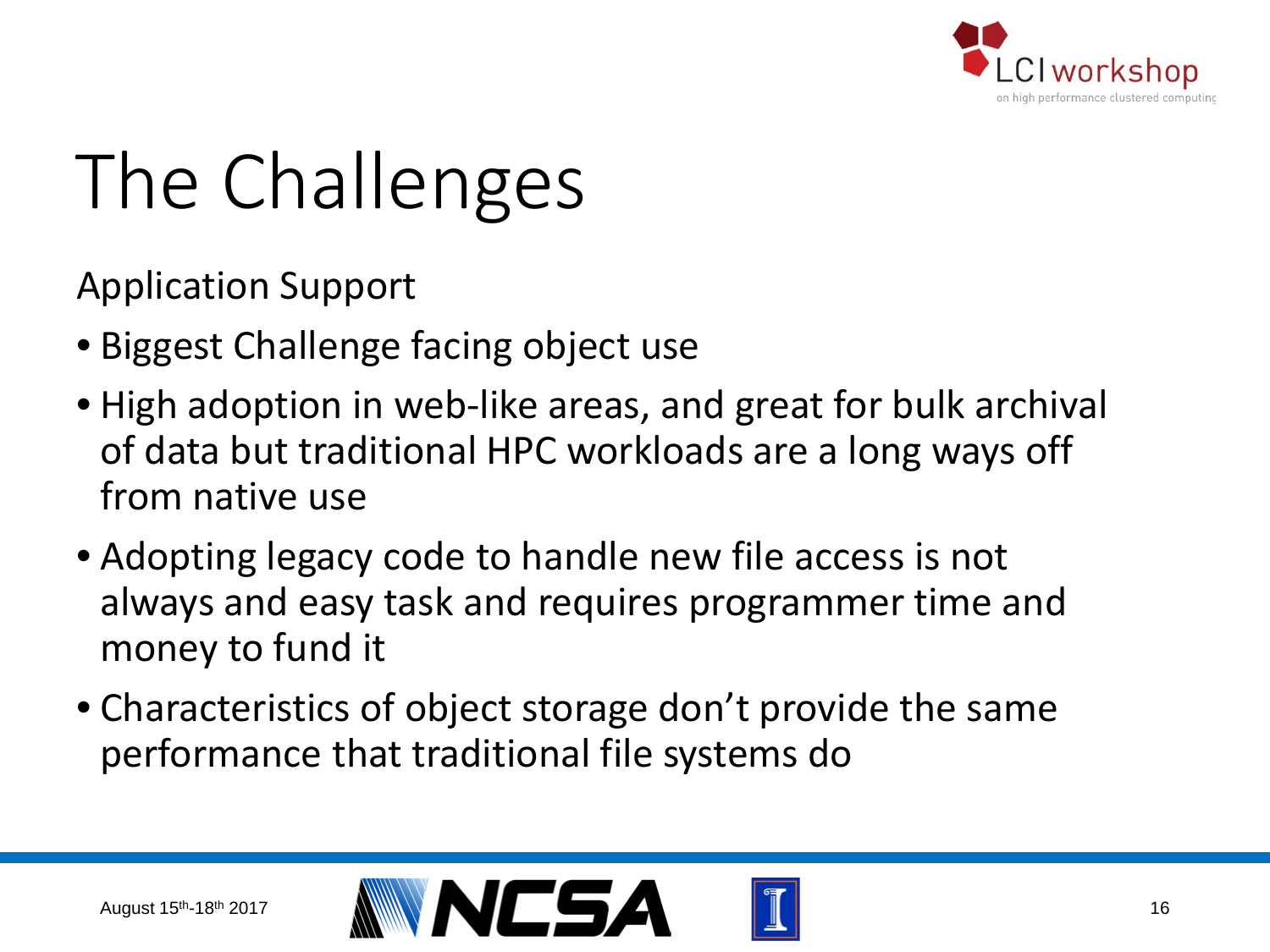

Application Support (cont)

- Parallel access to the same object is not a concept which is how some big HPC applications
	- Would require fundamental overhauls to how code is written
- Many applications in all areas, but including HPC rely on a stack of dependencies which all need to able to handle the new backend

 $ext$ , next()



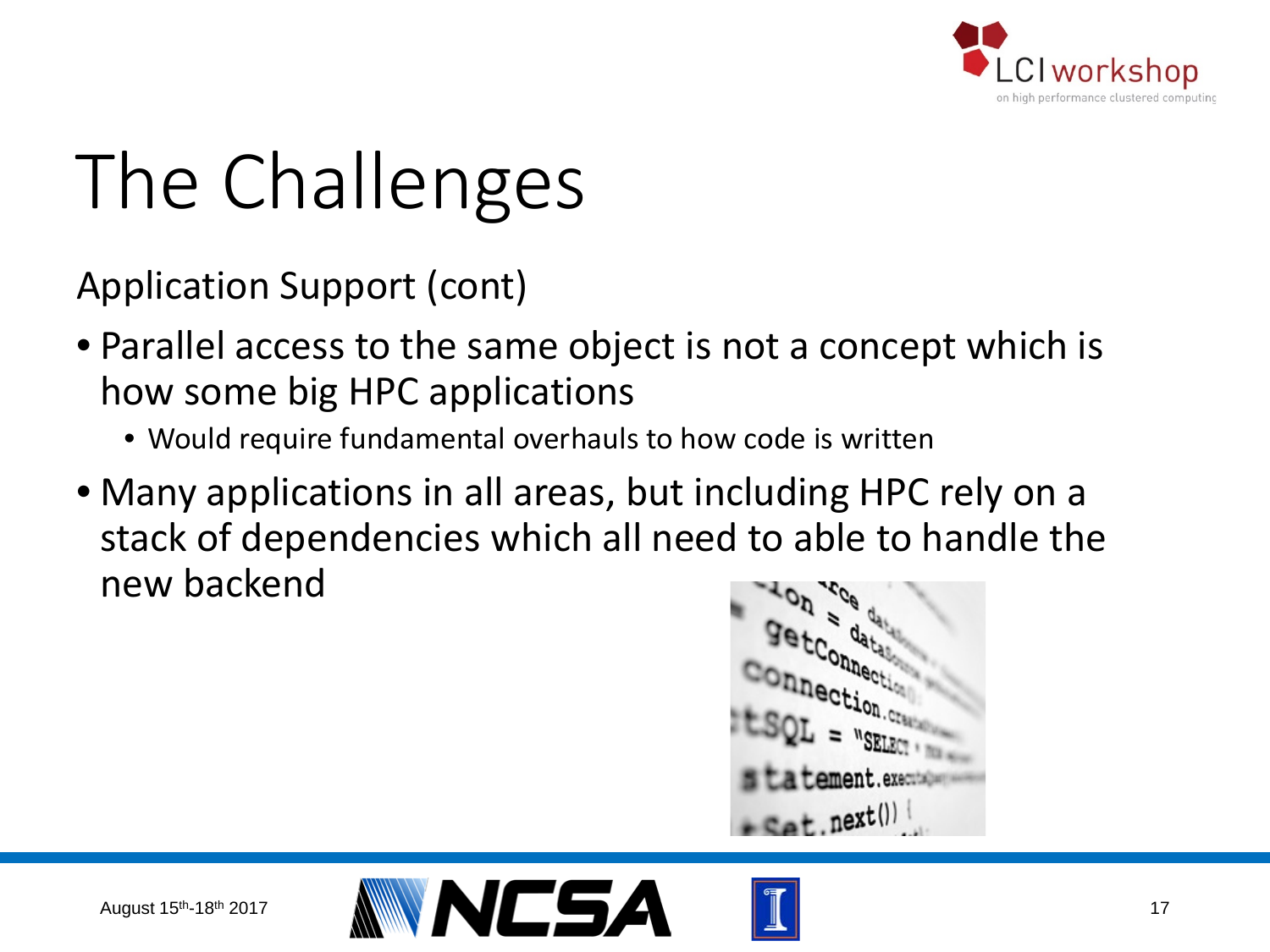

### Difference Between Block & Object

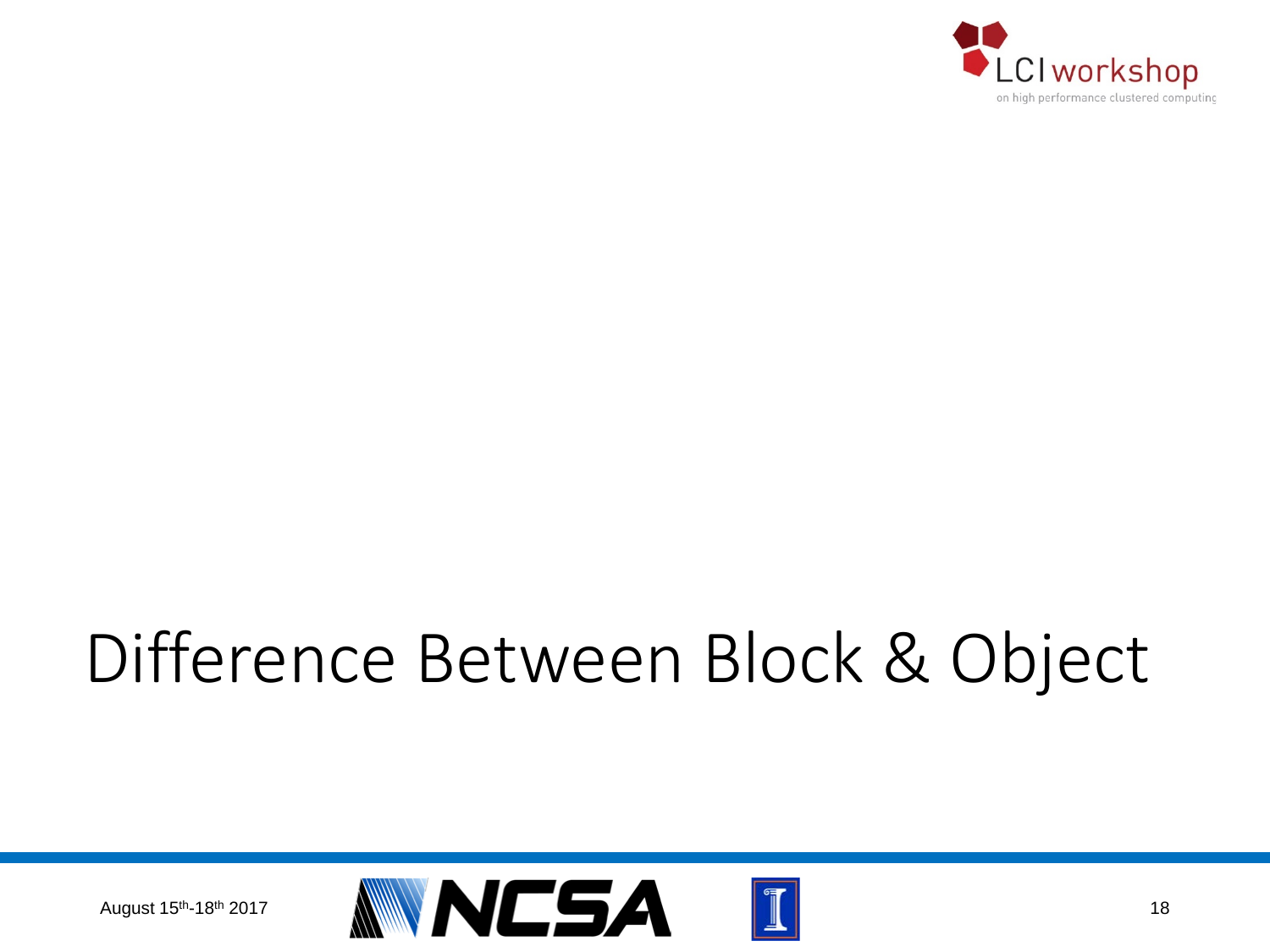

#### To Put It Simply



Image Credit: http://druva.com

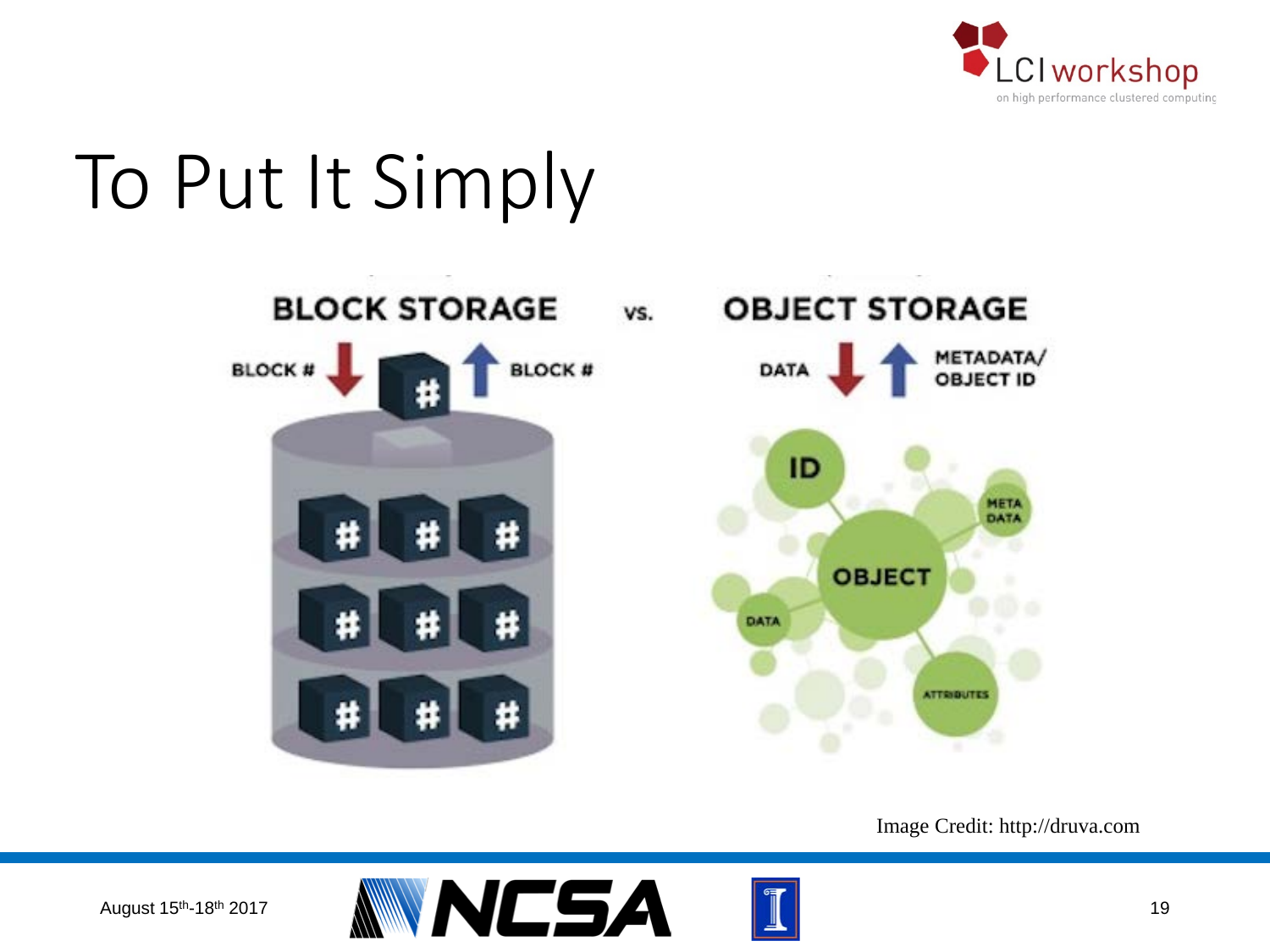

# Like But Not Same

- Neither Block or Object is the same as traditional file storage, but they can sometimes get confused with each other
- Both are heavily used in cloud based deployments
	- Usually object storage holds user data, files users use on the system
	- Block storage holds virtual machines
	- Openstack for example has Swift for Object and Cinder for Block
- Neither are the same as traditional file storage



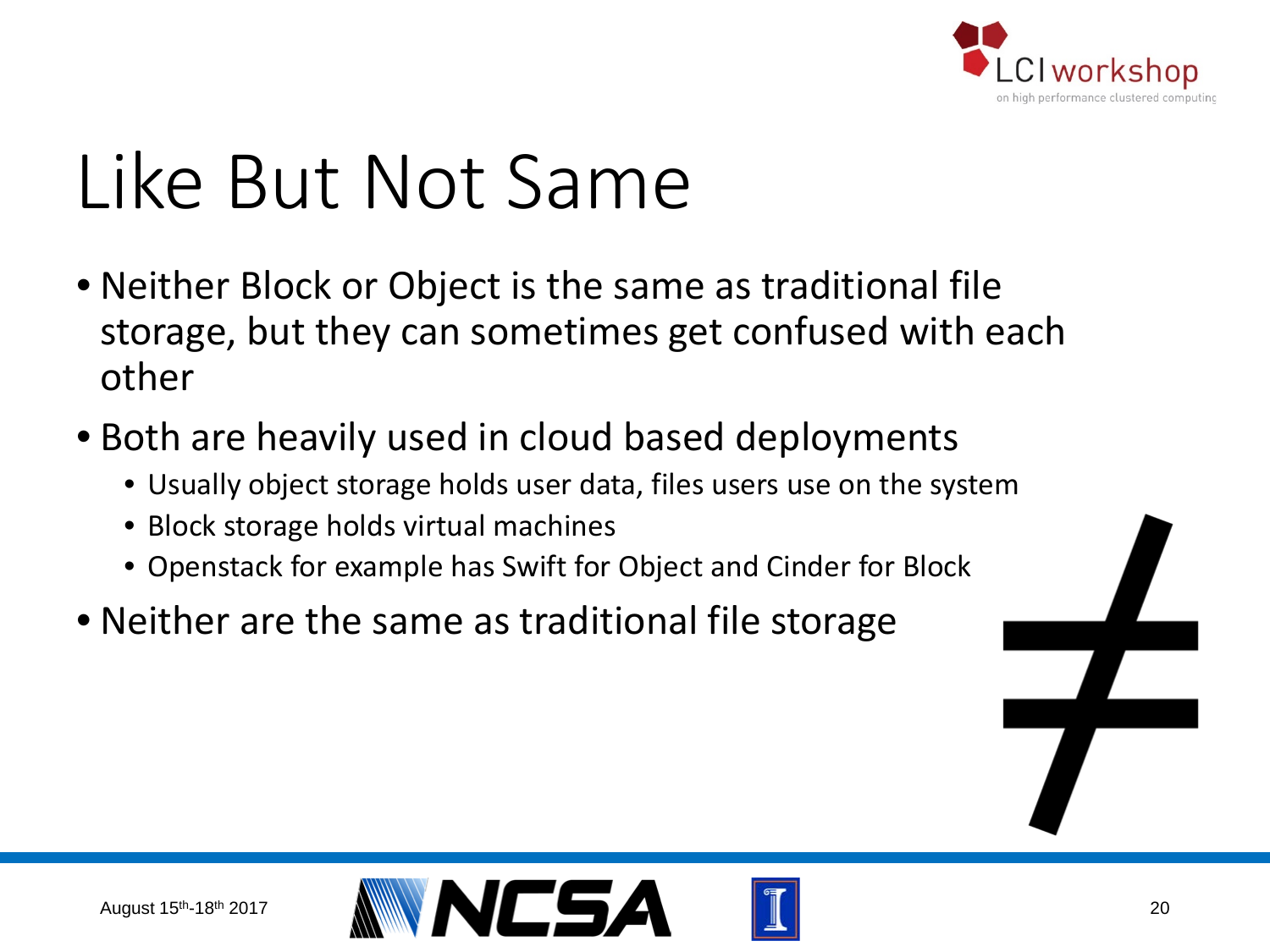

# Block Storage

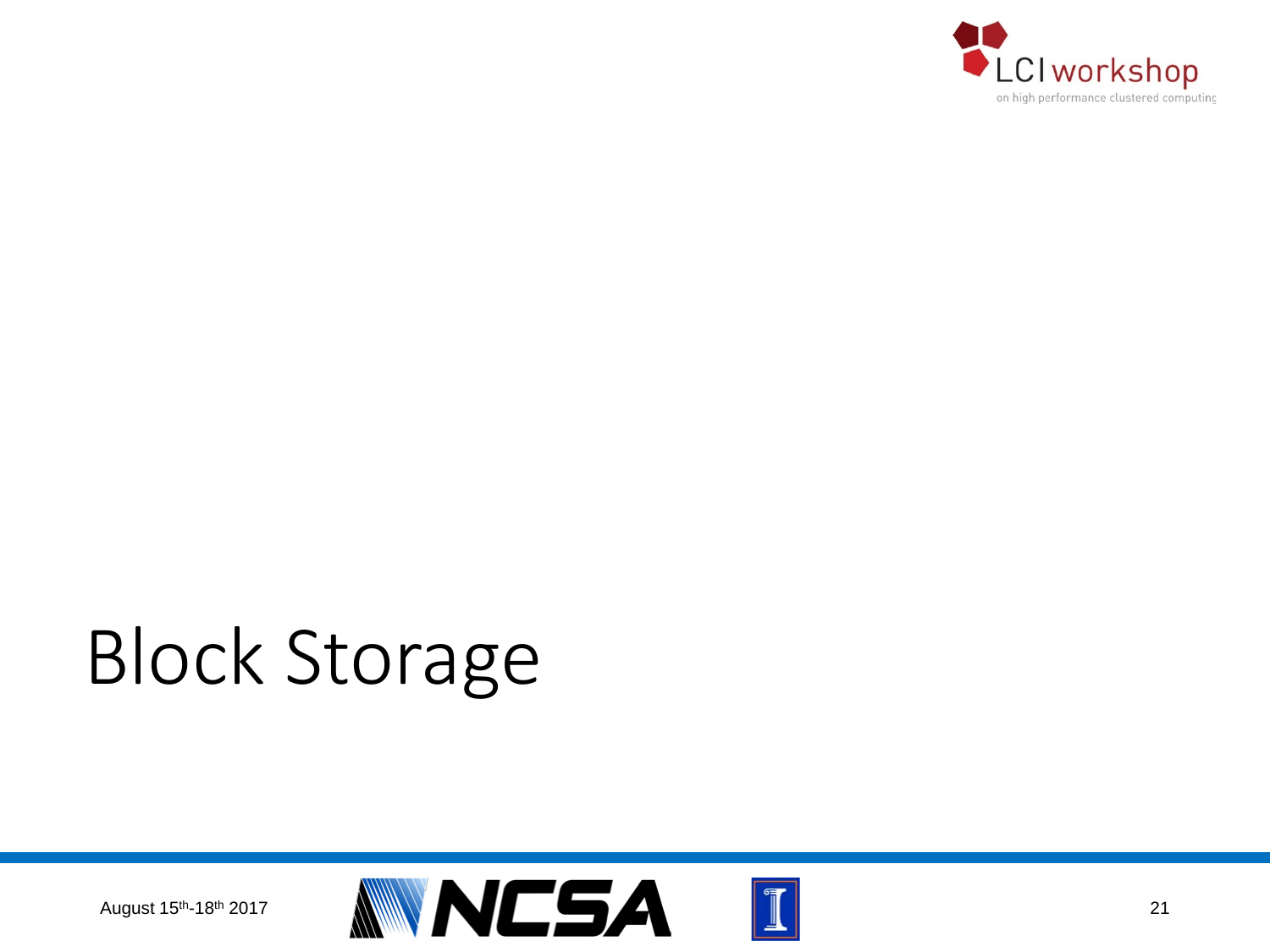

## What It Is

- A block is a very raw unit of storage, a file can span many different blocks, or just take up one
- Blocks don't store any metadata, just data
- Blocks each have an address that is used to reference and retrieve them for use
- All blocks are the same size as each other, they aren't dependent on what they store

#### **Block Storage**



Image Credit: http://ubuntu.com



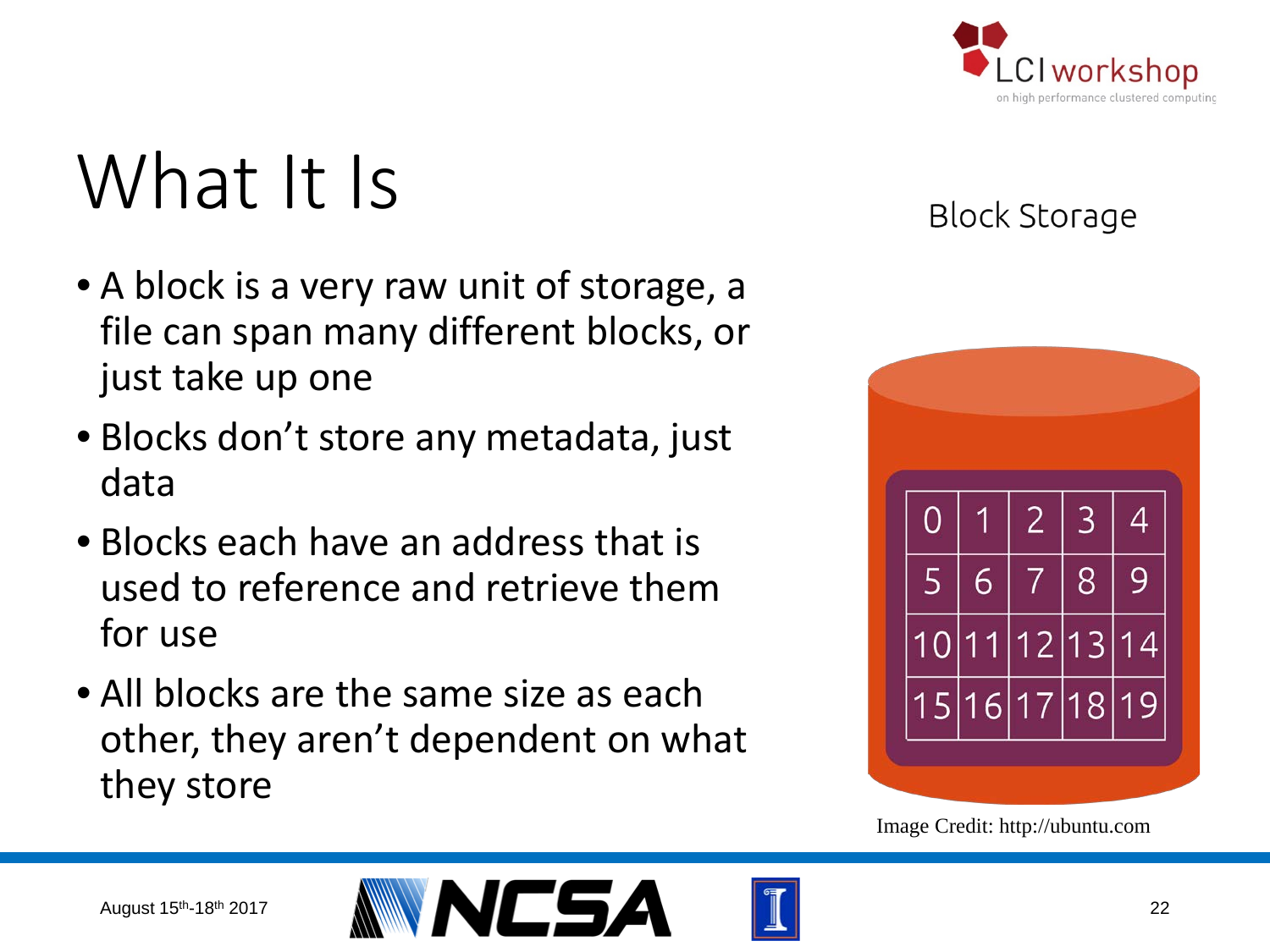

- Chunks of data are served to hosts for their use
- The block presented to the host can be adjusted in size to appear as a volume of whatever the desired size is
- Host machine (physical or virtual) that receives the block storage then formats the block storage to whatever it desires (commonly EXT4, XFS, ZFS, etc.)
- Fabric connecting systems can be something like Fiber Channel, but often now done over Ethernet to machines
	- For example how Openstack uses block storage for volumes

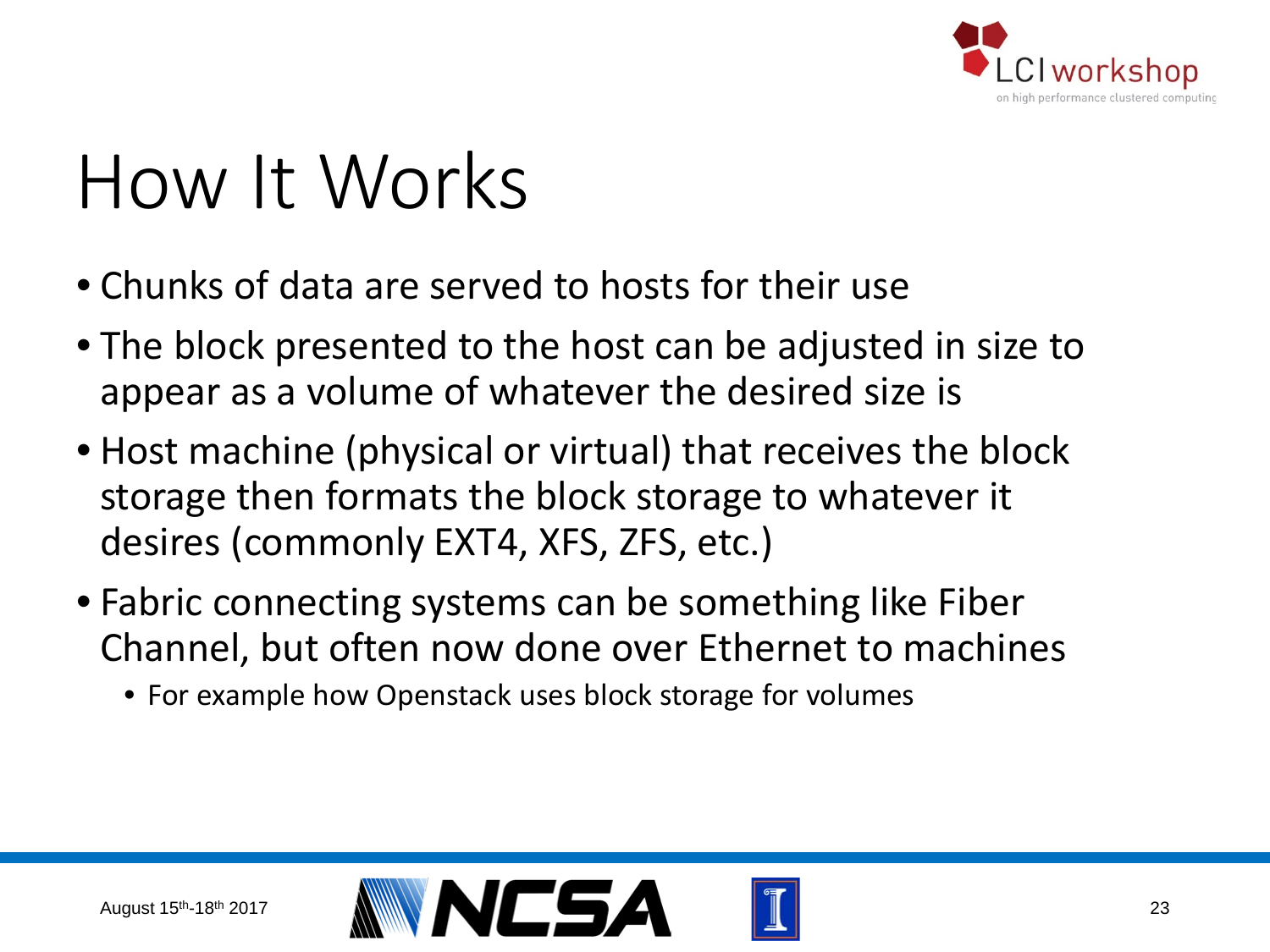



Image Credit: http://arstechnica.com





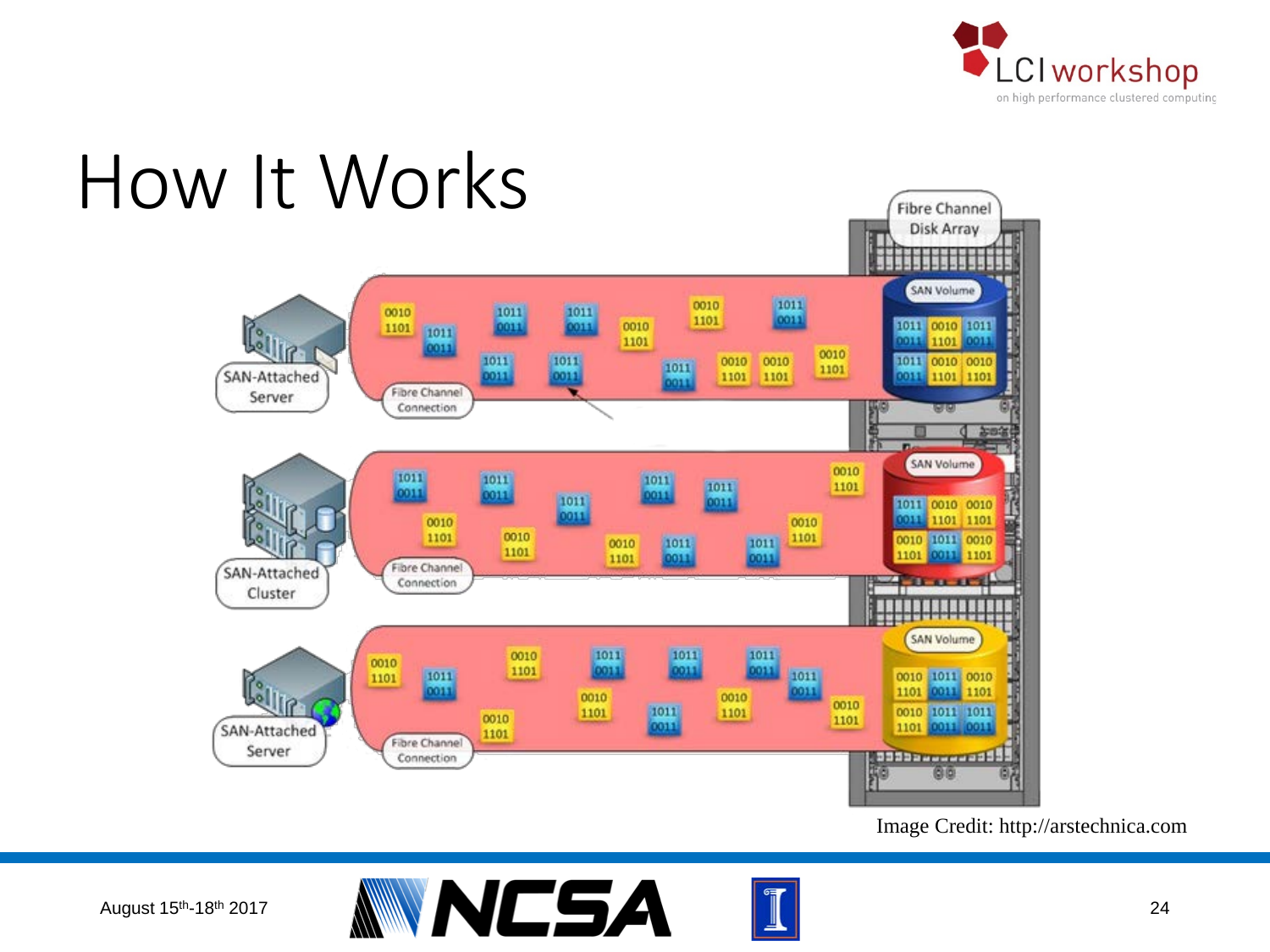

## What It Solves

- Allows a large centrally managed storage system to serve capacity to many hosts
- Reduces the burden and overhead of management of disks, instead of having a bunch of isolated storage pools local to the hosts
- Enables very efficient use of storage capacity in the organization
	- Don't have to decide the amount of storage needed in machine on purchase
	- Not limited to what the machine can physically hold
	- Disk can be added and provisioned when needed

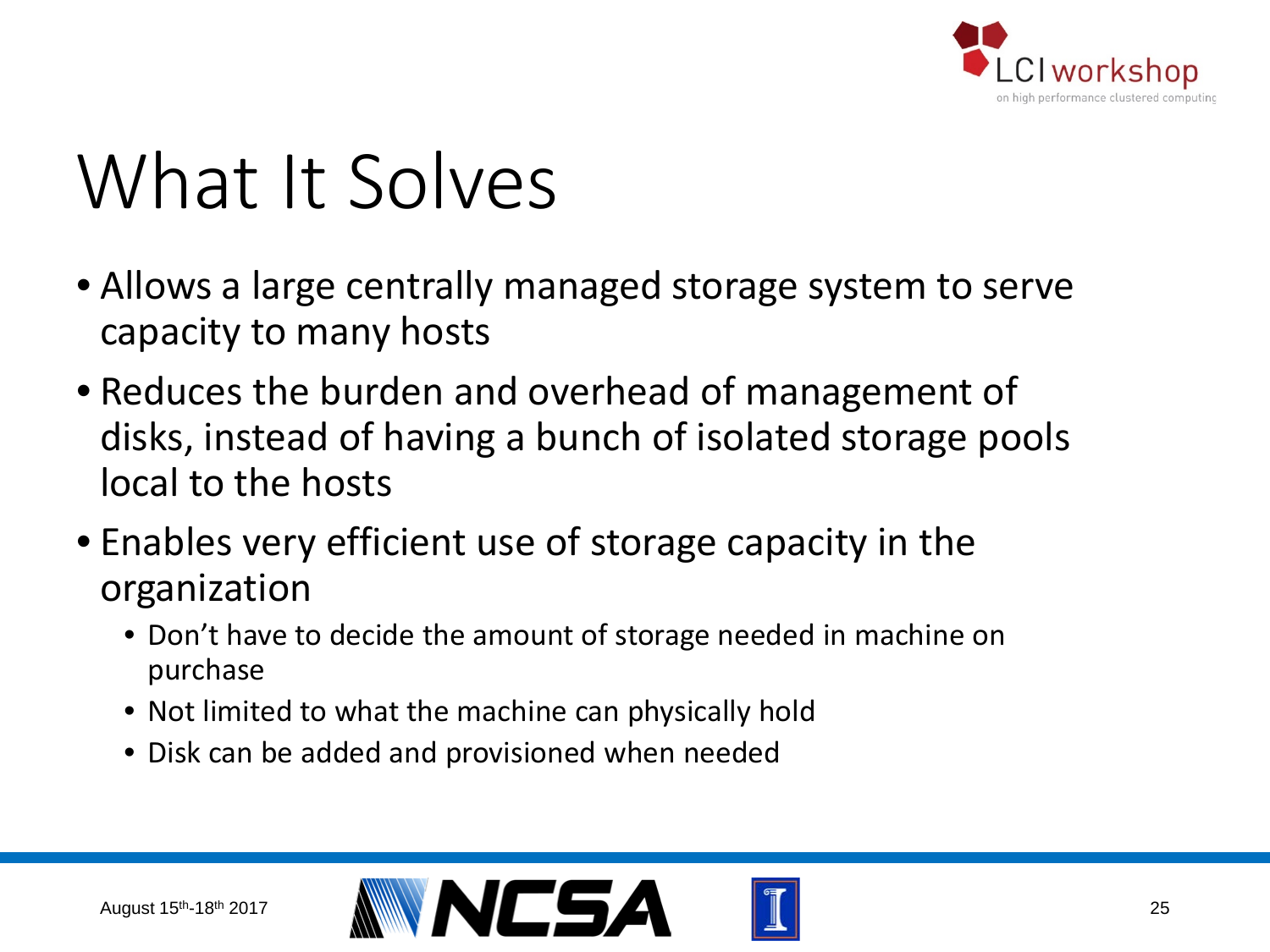

# What It Solves

- Easy snapshot ability versus traditional file storage
	- Only the part of the file that changes needs to be updated with the changes
- Performance upgrades either disk or network can boost performance for all systems that are leveraging the service
- Disk that looks local is used by a lot of applications and something people are used to



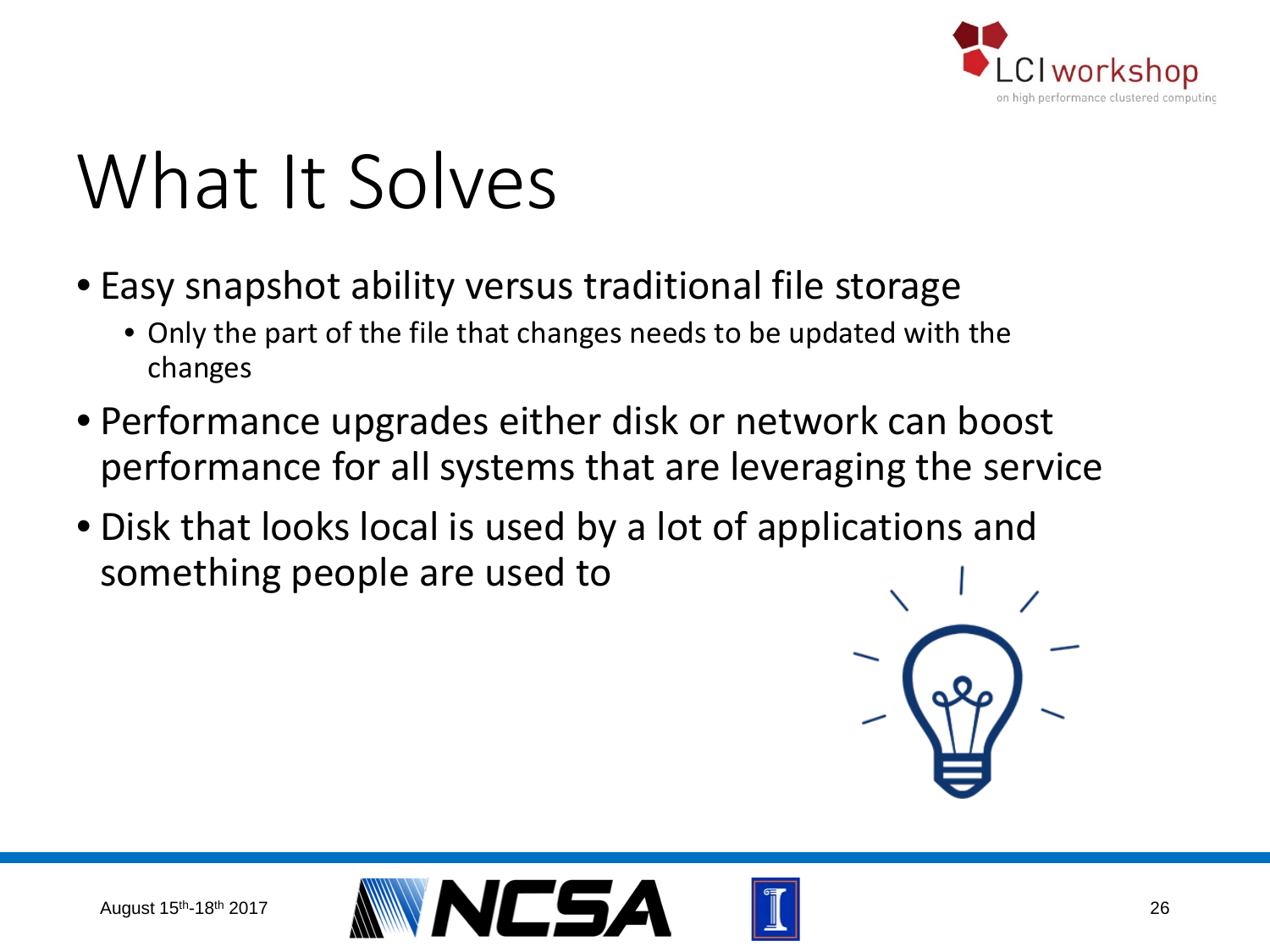

- Ties availability of disk to many machines (physical or virtual) to one central system
	- Outage of the main system causes loss of capacity for many machines
	- All eggs in the same basket principle
- Fabric contention for the SAN and/or the block storage servers can be an issue where as local disk is bound to the system it serves
- Network performance and latency can become a bottleneck even with expensive disk is used
- By itself, doesn't manage data, just provides the capacity to store the data

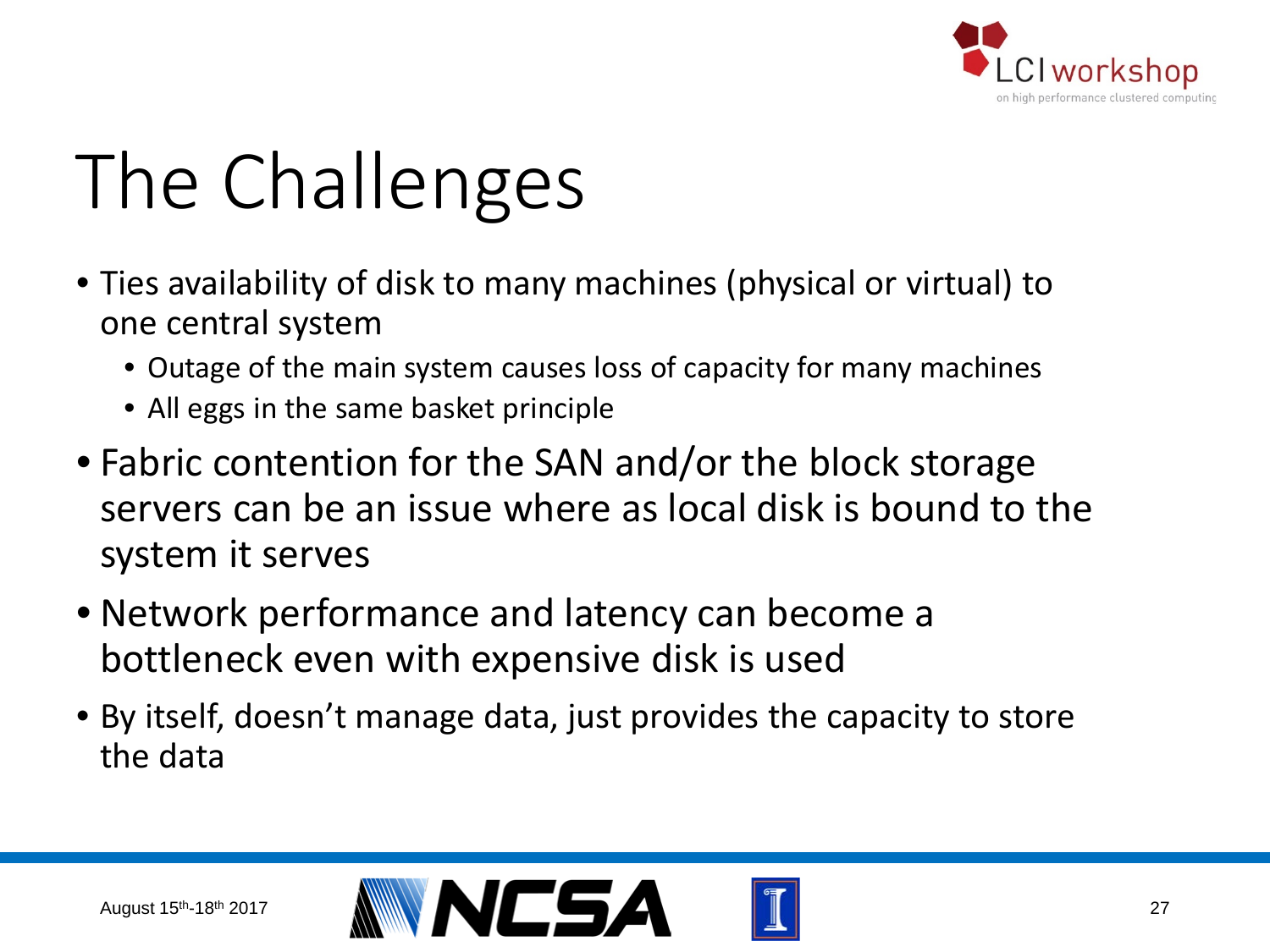

# Acknowledgements

- Thanks to Sam Linston from University of Utah for help with slide development content
- Members of the SET group at NCSA for slide review
- Members of the steering committee for slide review